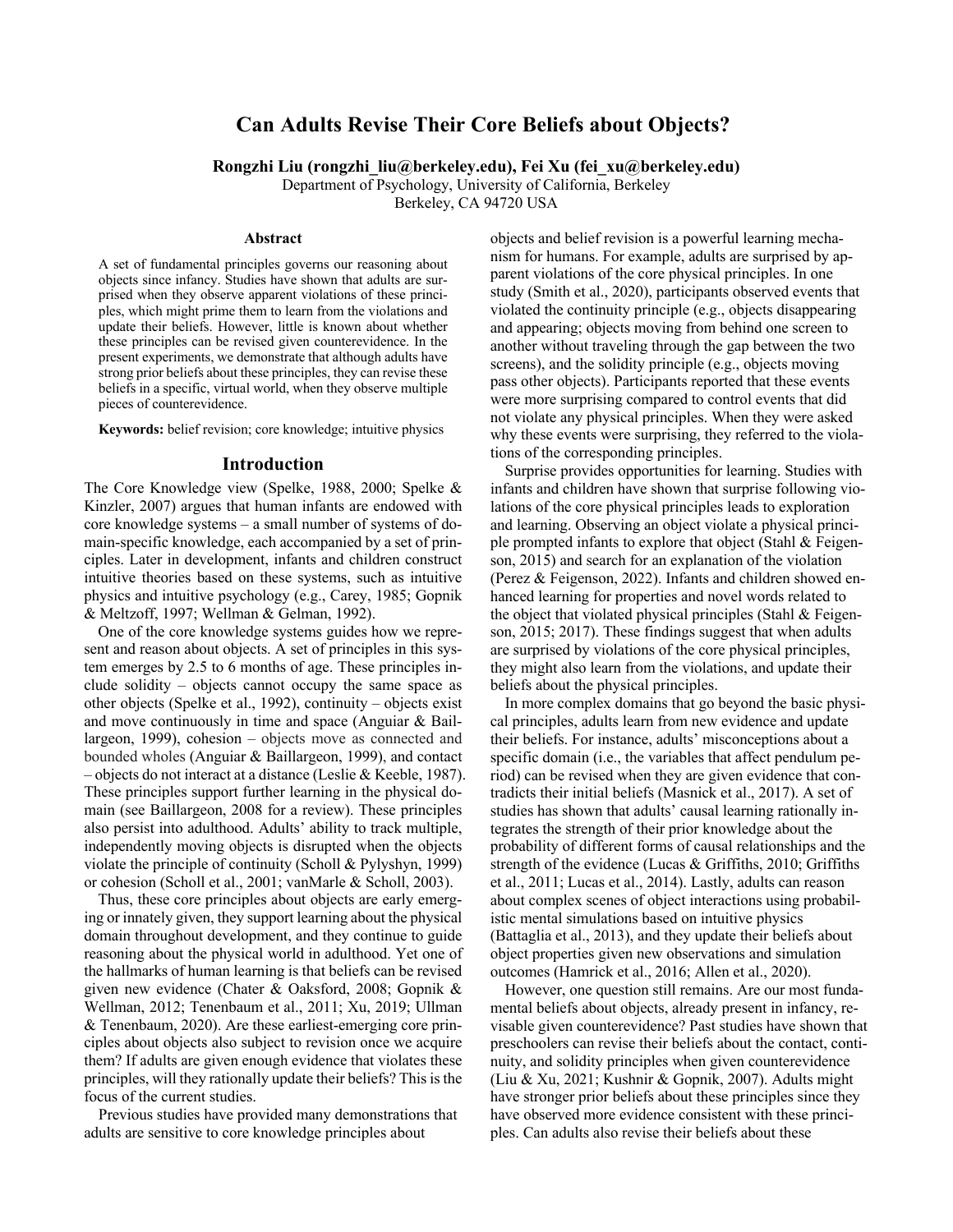principles when given counterevidence? In two experiments, participants observed events that supported or violated these principles, or they did not receive any new evidence about these principles. Then, they made predictions about the outcomes of new events. We hypothesized that compared to those who saw the belief-consistent evidence and those who did not receive new evidence, participants who saw the belief-violating evidence would be more likely to predict outcomes that are inconsistent with the principles.

# **Experiment 1**

#### **Method**

**Participants** Forty-seven adults (mean age = 30 years; range  $= 18$  to 55; *SD* = 9.2; 25 females) participated in the experiment on Prolific. Participants provided written informed consent prior to participating in the experiment. They completed a 20-minute survey for which they were paid \$3.20.

**Stimuli and Procedure** Participants were instructed to watch some videos and observe how objects move. Then, they were asked to make predictions about new events.

Participants were randomly assigned to one of the two conditions, the Belief Consistent (BC) condition (*n* = 23) and the Belief Violation (BV) condition  $(n = 24)$ . They were tested on 3 principles, Contact, Continuity, and Solidity, in counterbalanced orders. For each principle, there were 4 familiarization trials and 4 test trials (2 easy test trials and 2 hard test trials; order counterbalanced). The familiarization trials in the BC condition displayed events that were consistent with the principle and those in the BV condition displayed events that violated the principle. In test trials, participants chose between the *Belief Consistent (BC) response* and the *Belief Violation* (*BV*) *response*. They never received feedback about whether their choices were correct or incorrect.



Figure 1: Events shown in the familiarization trials and test trials for the Continuity principle in Experiment 1.

*Continuity principle***.** In the familiarization trials, two orange screens appeared side by side, with a gap in between. An object disappeared behind one of the screens. Then, the screens were removed. The object was either at the location of the screen that the object disappeared behind (BC condition) or at the location of the other screen (BV condition) (Figure 1). The object was different in each trial.

In the easy test trials, a new object disappeared behind one of the orange screens. A blue triangle and a green triangle indicated the screen that the object disappeared behind (the *BC response*) and the other screen (the *BV response*) (Figure 1). Participants chose the location they believed they would find the object. In the hard test trials, a red door and a yellow door appeared. A new object disappeared behind one of the doors (Figure 1). Participants chose the location they believed they would find the object, either the door that the object disappeared behind (the *BC response*) or the other door (the *BV response*).

*Solidity principle***.** In the familiarization trials, a dark grey wall appeared and rotated 180 degrees to show that there was no hole on the wall. A green screen was placed in front of the wall and occluded the lower half of the wall. An object moved behind the screen. Then, the screen was removed. The object was either on the side of the wall that it went behind (BC condition) or on the other side of the wall (BV condition) (Figure 2). A different object was used in each trial.



Figure 2: Events shown in the familiarization trials and test trials for the Solidity principle in Experiment 1.

In the easy test trials, a new object moved behind the green screen. A purple heart and an orange heart indicated the side of the wall that the object went behind (the *BC response*) and the other side of the wall (the *BV response*) (Figure 2). Participants chose the location they believed they would find the object. In the hard test trials, two doors (side by side, with no gap in between) were placed in front of the wall and occluded the lower half of the wall. A new object moved behind the doors (Figure 2). Participants chose the location they believed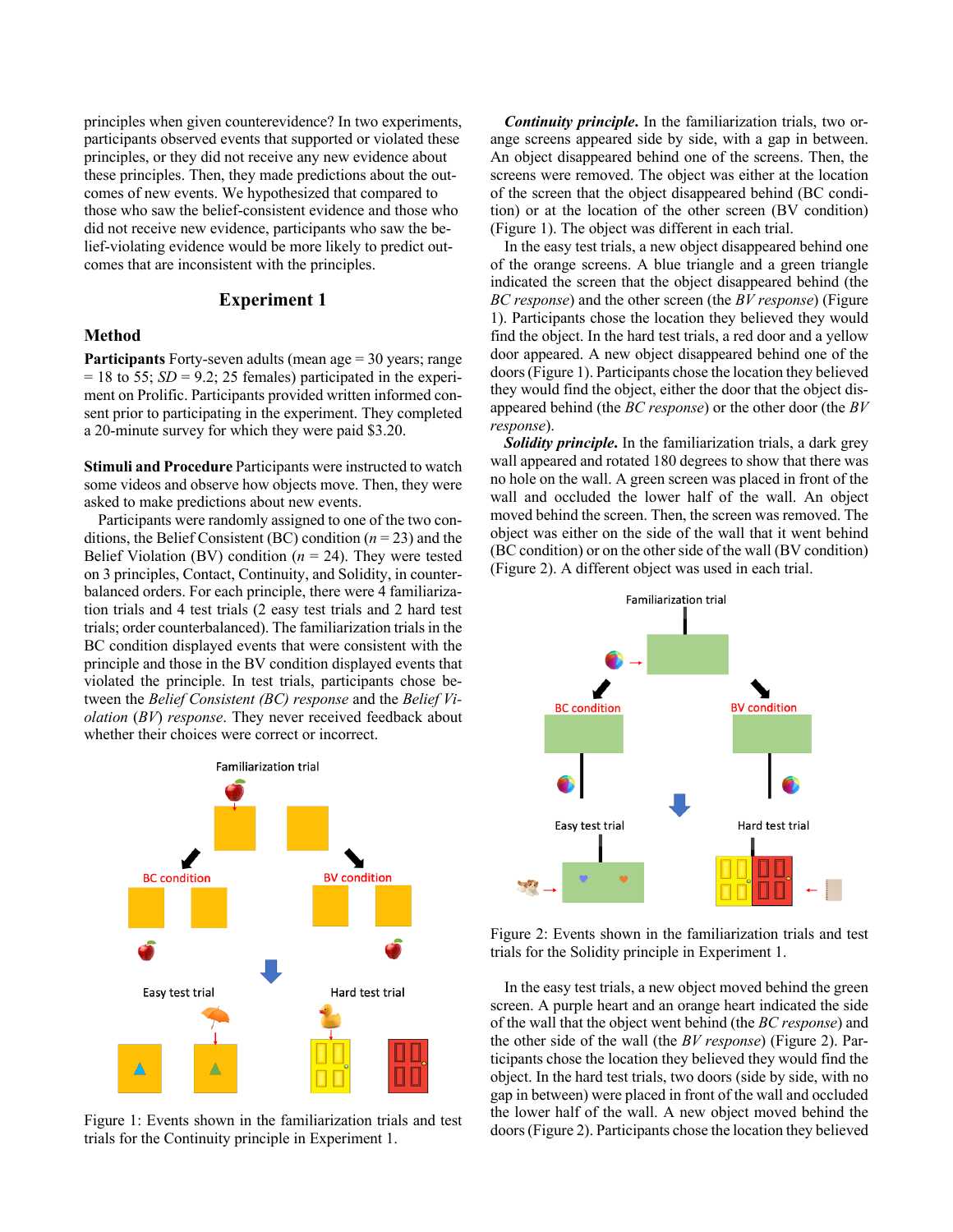they would find the object, either the side of the wall that the object went behind (the *BC response*) or the other side of the wall (the *BV response*).

*Contact principle*. In the familiarization trials, participants were shown a blue box that can play music. In each trial, an object was placed either on the toy (BC condition) or above the toy (BV condition), and immediately the toy lit up and played music for 5 seconds (Figure 3). A different object was used to activate the toy in each trial.



Figure 3: Events shown in the familiarization trials and test trials for the Contact principle in Experiment 1.

In the easy test trials, a new object was placed next to the blue box. Participants were told that the object can activate the toy. A red star and a yellow star indicated the location on the toy (the *BC response*) and the location above the toy (the *BV response*) (Figure 3). Participants chose the location that they would place the object to activate the toy. In the hard test trials, a new, brown box and a new object appeared (Figure 3). The participants were told that the brown box is another music toy, and the object can activate the toy. Again, participants chose the location that they would place the object to activate the toy.

### **Results**

The proportion of *BV response* by condition and principle are shown in Figure 4. We used logistic regression to predict participants' binary choice (*BV response* = 1, *BC response* = 0) from condition, principle, and test trial type. The best-fitting model included condition as predictor. The main effect of condition revealed that participants were more likely to choose the *BV response* in the BV condition than in the BC condition ( $\beta$  = 14.79, *SE* = 3.08, *p* < .001). This model outperformed the null model ( $AIC_{\text{condition}} = 305.09$ ,  $AIC_{\text{null}} =$ 411.40,  $p < .001$ ), and more complex models that included principle and trial type (easy vs. hard test trials).

Next, we looked at participants' choice for each principle separately, and found that the main effect of condition was significant for each principle. Participants were more likely to select the *BV response* in BV condition than in BC condition for Contact ( $\beta$  = 18.97, *SE* = 3.73, *p* < .001), Continuity  $(\beta = 14.50, \text{ SE} = 3.92, p < .001)$ , and Solidity ( $\beta = 15.15, \text{ SE}$ )  $= 3.68, p < .001$ ).



Figure 4: The proportion of trials that participants selected the *BV response* by condition and principle, in Experiment 1. The dashed line indicates chance selection (.5), and the error bars indicate bootstrapped 95% CIs.

# **Discussion**

These results suggest that adults can revise their beliefs about the most fundamental principles that govern object reasoning in a specific context. After observing evidence consistent with these principles, adults predicted that the outcomes of new events would be consistent with the principles. But after observing evidence violating these principles, they were more likely to predict outcomes inconsistent with the principles. Moreover, adults' performance did not differ in the easy and hard test trials, suggesting that they also generalized their revised beliefs to new situations.

In the next experiment, we aimed to replicate these findings. In addition, we measured adults' prior beliefs about these principles and tested the effect of belief-violating evidence on their prior beliefs; we increased the strength of the belief-violating evidence and tested its effect on their beliefs. We also assessed participants' interpretations of the evidence to see if they accepted the counterevidence.

### **Experiment 2**

### **Method**

**Participants** Sixty adults (mean age = 33 years; range = 18 to 54;  $SD = 9.41$ ; 35 females) participated in the experiment on Prolific. Participants provided written informed consent prior to participating in the experiment. They completed a 25 minute survey for which they were paid \$4.

**Stimuli and Procedure** The procedure of Experiment 2 was similar to that of Experiment 1, with a few modifications. First, the events used in the Contact and the Solidity principles were slightly modified (see below for details). Second, we added a third, Baseline condition, where participants did not receive any new evidence that supported or violated the principles. Participants were randomly assigned to the Baseline condition ( $n = 20$ ), the BC condition ( $n = 19$ ), and the BV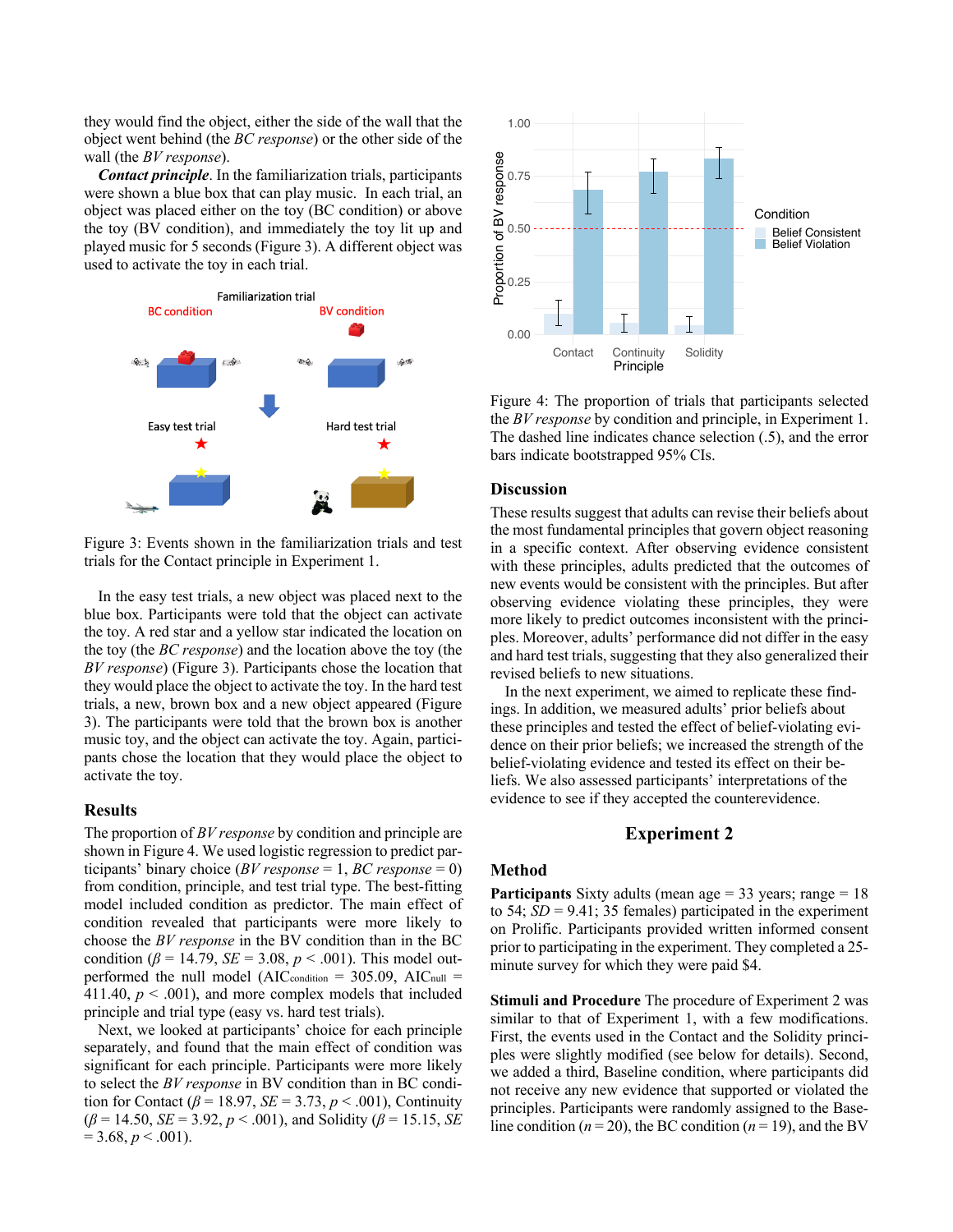condition  $(n = 21)$ . Third, we increased the strength of the evidence; participants were shown 6 familiarization trials for each principle. Last, at the end of the study, participants in the BC and BV conditions were asked to explain one of the familiarization events for each principle.

*Continuity principle*. The events used in the familiarization trials in the BC and BV conditions and the test trials in all 3 conditions were the same as in Experiment 1. In the familiarization trials of the Baseline condition, the screens were not removed after the object disappeared behind one of the screens (Figure 5). Thus, participants did not observe the location of the object.

For the explanation question, participants were asked to explain why the object appeared at the respective locations when the screens were removed.



Figure 5: Events shown in the familiarization trials and test trials for the Continuity principle in Experiment 2.

*Solidity principle***.** The events used for the Solidity principle were slightly modified so they were more similar to previous infant studies (e.g., Stahl & Feigenson, 2015). Two dark grey walls appeared and rotated 180 degrees to show that there was no hole on the walls. An object went down a ramp and moved behind a screen. In familiarization trials, when the screen was removed, the object was either stopped before the first wall (BC condition) or it went past the first wall and appeared between the two walls (BV condition) (Figure 6). In the Baseline condition, the screen was not removed so that participants could not observe the location of the object. In the test trials, participants chose the location they believed they would find a new object that went down the ramp. The location before the first wall was the *BC response* and the location between the two walls was the *BV response* (Figure 6).

For the explanation question, participants were asked to explain why the object appeared at the respective locations when the screen was removed.



Figure 6: Events shown in the familiarization trials and test trials for the Solidity principle in Experiment 2.

*Contact principle*. Object launching events were used for the Contact principle, making these more similar to previous infant studies (e.g., Leslie & Keeble, 1987). In the familiarization trials, participants were told that a yellow car would launch various objects. In each trial, the yellow car moved toward an object and launched the object either by making contact with it (BC condition) or at a distance (BV condition). In the Baseline condition, a screen blocked the view between the yellow car and the object so that participants could not see whether the yellow car contacted the other object or not (Figure 7). The yellow car launched a different object in each trial.



Figure 7: Events shown in the familiarization trials and test trials for the Contact principle in Experiment 2.

In the easy test trials, participants were told that the yellow car can launch a new object. A red star and a yellow star indicated the location right next to the object (the *BC response*) and the location at a distance (the *BV response*) (Figure 7). Participants chose the location that the yellow car should stop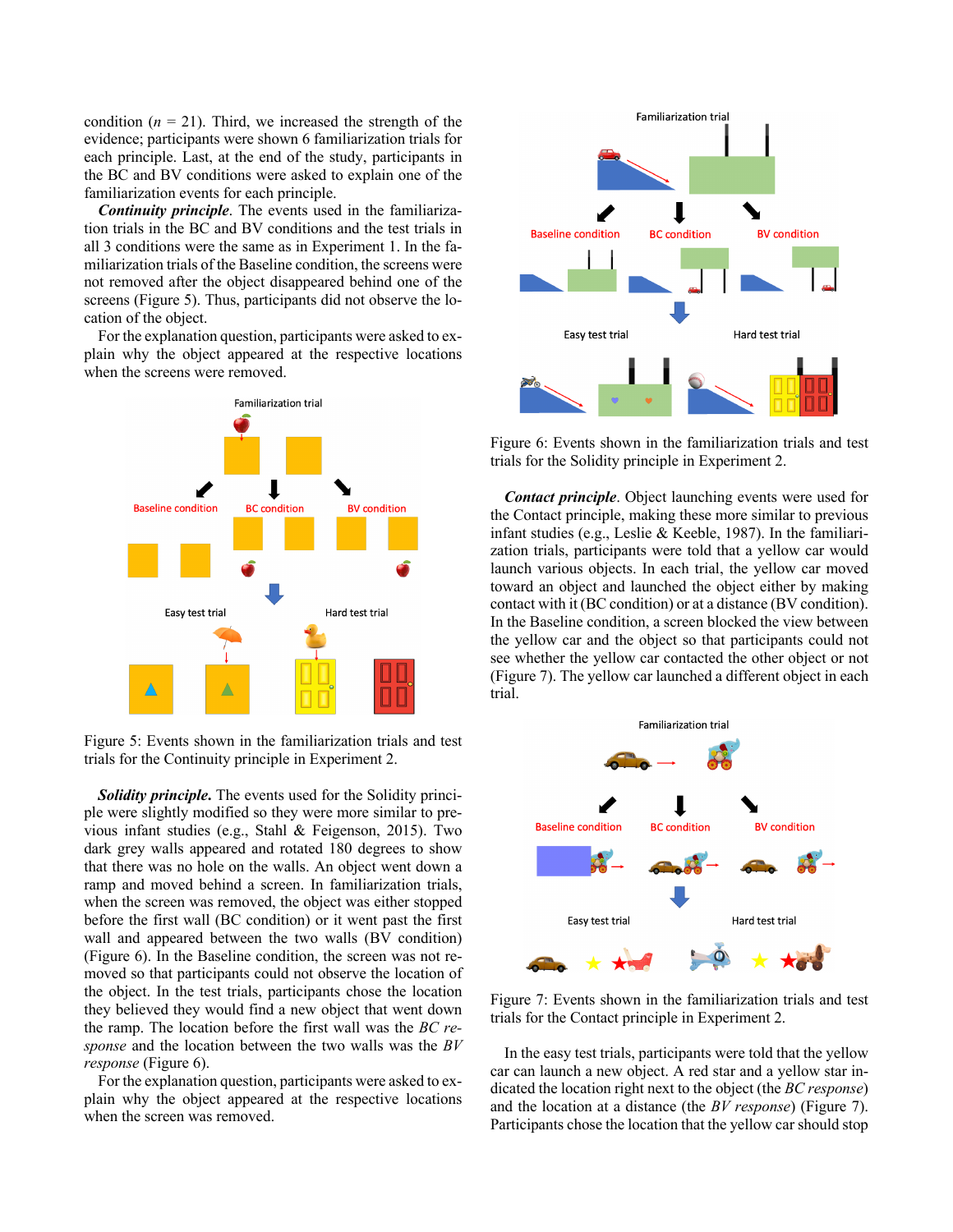to launch the new object. In the hard test trials, participants were told that a new wheeled toy (e.g., the helicopter) can launch an object. Again, participants chose the location that the wheeled toy should stop to launch the object.

For the explanation question, participants were asked to explain why the yellow car launched the other object.

#### **Results**

The proportion of *BV response* by condition and principle are shown in Figure 8. We used logistic regression to predict participants' binary choice (*BV response* = 1, *BC response* = 0) from condition, principle, and test trial type, with random intercepts for participant. The best-fitting model included the interaction between condition and principle as predictors. Participants were more likely to choose the *BV response* in the BV condition than in the Baseline condition (*β* = 8.79, *SE*  $= 1.38, p < .001$ ) and the BC condition ( $\beta = 10.68$ , *SE* = 1.75,  $p < .001$ ); their choices did not differ between the Baseline and the BC conditions ( $\beta$  = -0.17, *SE* = 1.49, *p* = .91). In the Baseline condition, compared to the Continuity principle, participants were more likely to choose the *BV response* for the Contact principle ( $\beta$  = 2.47, *SE* = 0.91,  $p$  = .007) and Solidity principle ( $\beta$  = 1.93, *SE* = 0.92,  $p$  = .04). In the BV condition, participants were less likely to choose the *BV response*  for the Contact principle compared to the Continuity principle ( $\beta$  = -3.58, *SE* = 0.69,  $p$  < .001) and the Solidity principle  $(\beta = -4.00, SE = 0.77, p < .001)$ . This model outperformed the null model (AIC<sub>condition×principle</sub> = 333.91, AIC<sub>null</sub> = 462.91,  $p$  < .001), the model that did not include the interaction term  $(AIC_{condition+principle} = 375.46, p < .001)$ , as well as more complex models that included trial type (easy vs. hard test trials).



Figure 8: The proportion of trials that participants selected the *BV response* by condition and principle, in Experiment 2. The dashed line indicates chance selection (.5), and the error bars indicate bootstrapped 95% CIs.

Next, we looked at participants' choice for each principle separately. For all 3 principles, participants were more likely to choose the *BV response* in the BV condition than in the Baseline condition (Continuity:  $\beta = 15.84$ , *SE* = 4.20, *p* < .001; Solidity: *β* = 14.45, *SE* = 3.45, *p* < .001; Contact: *β* =

18.27,  $SE = 3.48$ ,  $p < .001$ ), and their choices did not differ between the Baseline and the BC conditions (Continuity: *β* = 0.56, *SE* = 2.49, *p* = .82; Solidity:  $\beta$  = -0.81, *SE* = 1.92, *p* = .67; Contact: *β* = -1.18, *SE* = 3.58, *p* = .74).

Then, we compared participants' performance across the two experiments. We used logistic regression to predict participants' binary choice (*BV response* = 1, *BC response* = 0) from condition, principle, test trial type, and experiment, with random intercepts for participant. The best-fitting model included the interaction between condition and principle as predictors. Participants were more likely to choose the *BV response* in the BV condition than in the Baseline condition (*β*  $= 8.93, SE = 1.27, p < .001$  and the BC condition ( $\beta = 8.38$ ,  $SE = 0.99$ ,  $p < .001$ ); their choices did not differ between the Baseline and the BC conditions  $(\beta = 0.81, SE = 1.21, p = .50)$ . In the Baseline condition, compared to the Continuity principle, participants were more likely to choose the *BV response*  for the Contact principle ( $\beta$  = 2.43, *SE* = 0.91,  $p$  = .007) and Solidity principle ( $\beta$  = 1.95, *SE* = 0.92,  $p$  = .03). In the BV condition, participants were less likely to choose the *BV response* for the Contact principle compared to the Continuity principle ( $\beta$  = -1.84, *SE* = 0.35,  $p < .001$ ) and the Solidity principle ( $\beta$  = -2.37, *SE* = 0.39,  $p < .001$ ). This model outperformed the null model ( $AIC_{\text{condition}^{\times}principle} = 701.65, AIC_{\text{null}} =$ 882.65,  $p < .001$ ), the model that did not include the interaction term (AIC<sub>condition+principle</sub> = 739.06,  $p < .001$ ), as well as more complex models that included experiment or trial type (easy vs. hard test trials).

Table 1: Coding criteria and examples for explanations

| Category           | Criterion                                                                                                                   | E.g., Solidity                                                          |
|--------------------|-----------------------------------------------------------------------------------------------------------------------------|-------------------------------------------------------------------------|
| Accept<br>Evidence | Accepted the violation<br>of the target principle in<br>the counterevidence.                                                | "The car can go<br>through the wall."                                   |
| Explain<br>Away    | Explained the coun-<br>terevidence with rea-<br>sons that would not in-<br>volve any violations of<br>the target principle. | "The first wall was<br>further away towards<br>the back."               |
| Pattern            | Noted the pattern in the.<br>evidence.                                                                                      | "Because it will follow"<br>the sequence of events<br>previously seen." |
| Other              | Explanations that can-<br>not be categorized into<br>the first three catego-<br>ries.                                       | "I don't know."                                                         |

Lastly, for the explanation questions, 2 researchers coded participants' responses into different categories (the interrater reliability was excellent, Cohen's Kappa = .94; disagreements were resolved through discussion). In the BC condition, most responses (98.2%) referred to the principle itself to explain the evidence (the only response not referring to the principle was incomprehensible). In the BV condition, we categorized participants explanations into four categories. The criteria for categorization and examples are shown in Table 1.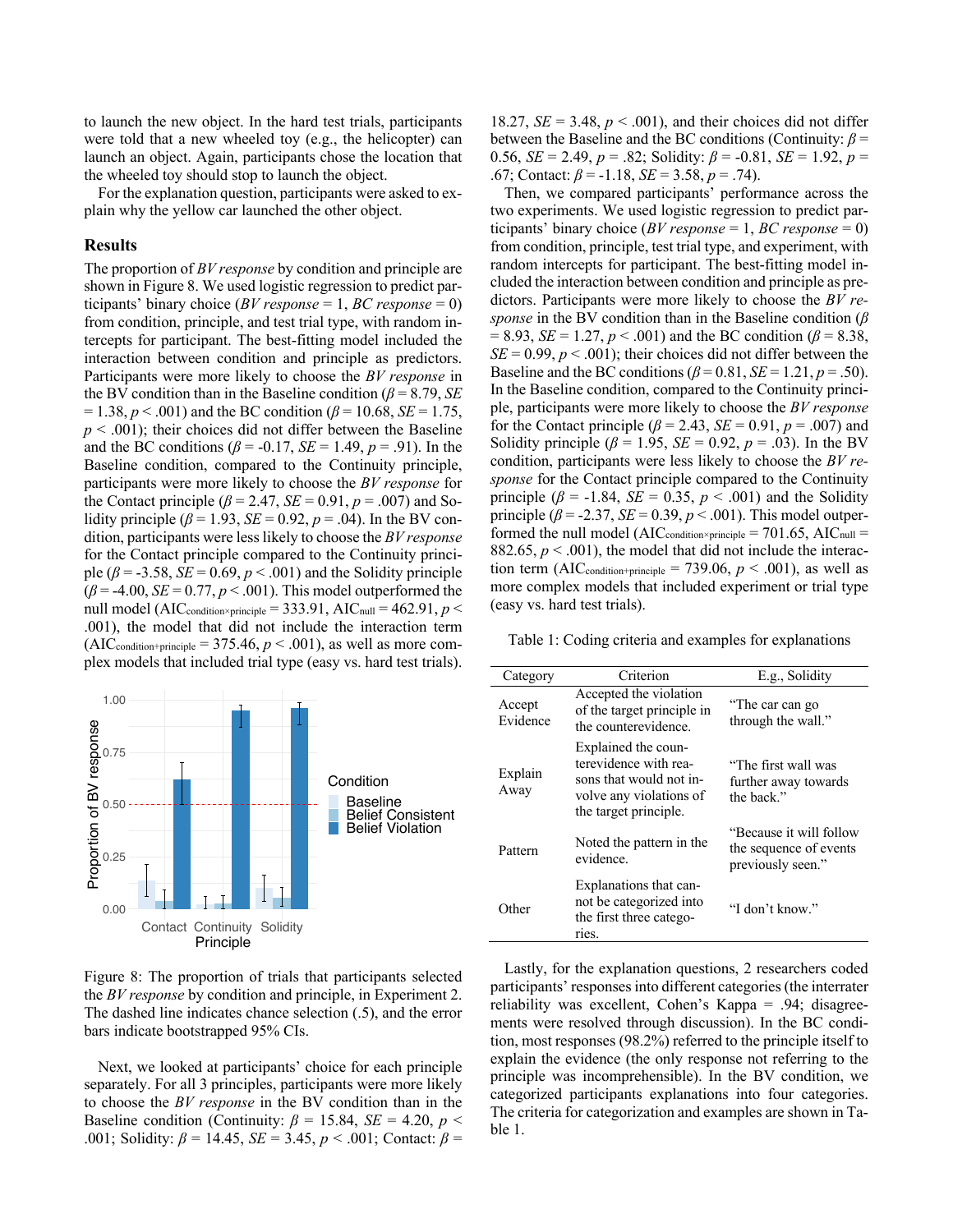Table 2 shows the number of responses coded within each category for each principle. Logistic regression revealed that participants were more likely to choose the *BV response* for the principle if they provided "accept evidence" ( $\beta$  = 1.61, *SE*)  $= 0.52, p = .002$  or "pattern" ( $\beta = 2.06$ ,  $SE = 0.68, p = .003$ ) explanations for that principle, compared to if they provided "other" explanations. There was no difference between participants who provided "explain away" and "other" explanations ( $\beta$  = 0.66, *SE* = 0.44,  $p$  = .14). In addition, participants who provided "accept evidence" explanations for all 3 principles were more likely to choose the *BV response* overall compared to participants who provided "accept evidence" explanation for none of the principles ( $\beta$  = 1.95, *SE* = 0.80, *p* = .015). There was no difference between participants who provided "accept evidence" explanation for zero and one principle ( $\beta$  = 0.64, *SE* = 0.79,  $p$  = .42), or for zero and two principles ( $\beta$  = 0.22, *SE* = 0.66, *p* = .73).

Table 2: Number of responses by category and principle

|                 | Contact | Continuity | Solidity |
|-----------------|---------|------------|----------|
| Accept Evidence |         |            |          |
| Explain Away    |         |            |          |
| Pattern         |         |            |          |
| Other           |         |            |          |

### **Discussion**

Experiment 2 showed that adults have strong prior beliefs about the contact, continuity, and solidity principles, but they can revise their prior beliefs in a specific context given counterevidence. When adults did not receive any new evidence about these principles and when they received evidence supporting these principles, they predicted that the outcomes of new events would be consistent with the principles. But when they received evidence violating these principles, they were more likely to predict outcomes inconsistent with the principles. Similar to Experiment 1, adults' performance did not differ in the easy and hard test trials, suggesting that they were willing to generalize their revised beliefs to new situations. Participants' explanations of the belief-violating evidence suggest that only a small portion of participants had accepted the counterevidence and revised their beliefs, and these participants were indeed more likely to predict outcomes that violated the principles. However, other participants simply learned from the statistical pattern of the evidence or explained away the counterevidence.

We also discovered some interesting differences across principles. First, when given no new evidence, participants were more likely to predict outcomes inconsistent with the principles for the contact and solidity principles compared to the continuity principle. This might suggest that adults have weaker prior beliefs for the contact and solidity principles. However, this might also be due to perceptual ambiguities in the stimuli (e.g., for solidity, some participants thought that the first wall was further towards the back).

Second, across two experiments, we found that participants were less likely to revise their beliefs about the contact principle compared to the other two principles. One potential explanation for this result is that negative evidence (e.g., placing an object on the toy does not activate it) is necessary to revise the contact principle. Indeed, Kushnir & Gopnik (2007) found that preschoolers can revise their belief about the contact principle when shown contrasting evidence (i.e., placing an object above the toy made it go but placing an object on the toy did not). Moreover, we might have observed more violations of the contact principle in real life (e.g., magnets, remote controls). This leads to 2 possibilities. First, we might have weaker prior beliefs about the contact principle, making this principle easier to be revised in a specific context. Second, we might believe that the contact principle is more probabilistic, making this principle harder to revise because the counterevidence could be seen as exceptions and dismissed. Our results are consistent with the second possibility. Future studies can probe whether there are indeed more violations of the contact principle in the real world, and whether the contact principle is believed to be more probabilistic than others.

## **General Discussion**

The present study reports the first systematic investigation of whether adults can revise their beliefs about the most fundamental principles governing object reasoning. We found that although adults have strong prior beliefs about these principles, they were able to revise these beliefs in a specific, virtual world with just a few pieces of counterevidence, and they generalized their revised beliefs to new contextsin this virtual world.

Adults and children often immerse themselves in fictional worlds (e.g., movies, novels, magic shows), where they suspend their beliefs about the core physical principles. Past research showed that our judgments about the fictional worlds (e.g., adults' estimation of the efforts required to cast spells that cause physical violations; McCoy & Ullman, 2019) are still guided by our intuitive theories about physics. The present study is the first to suggest that adults have the potential to entertain a system of physical principles that is completely different from our intuitive theories in the real world.

In the present study, only a small portion of adults had accepted the counterevidence and revised their beliefs in this virtual world, while others responded based on statistical learning or explained away the counterevidence. In an ongoing study, we examine whether adults are more likely to revise their beliefs when given more compelling counterevidence (i.e., photorealistic, three-dimensional stimuli made with Blender). The new stimuli also rule out many perceptual ambiguities (e.g., for solidity, it is clear that the first wall is not further towards the back). In the present study, adults generalized their revised beliefs to slightly different contexts. We further probe the extent to which adults are willing to generalize the revised beliefs in the ongoing study by asking them to make predictions about events that are more different from the original events.